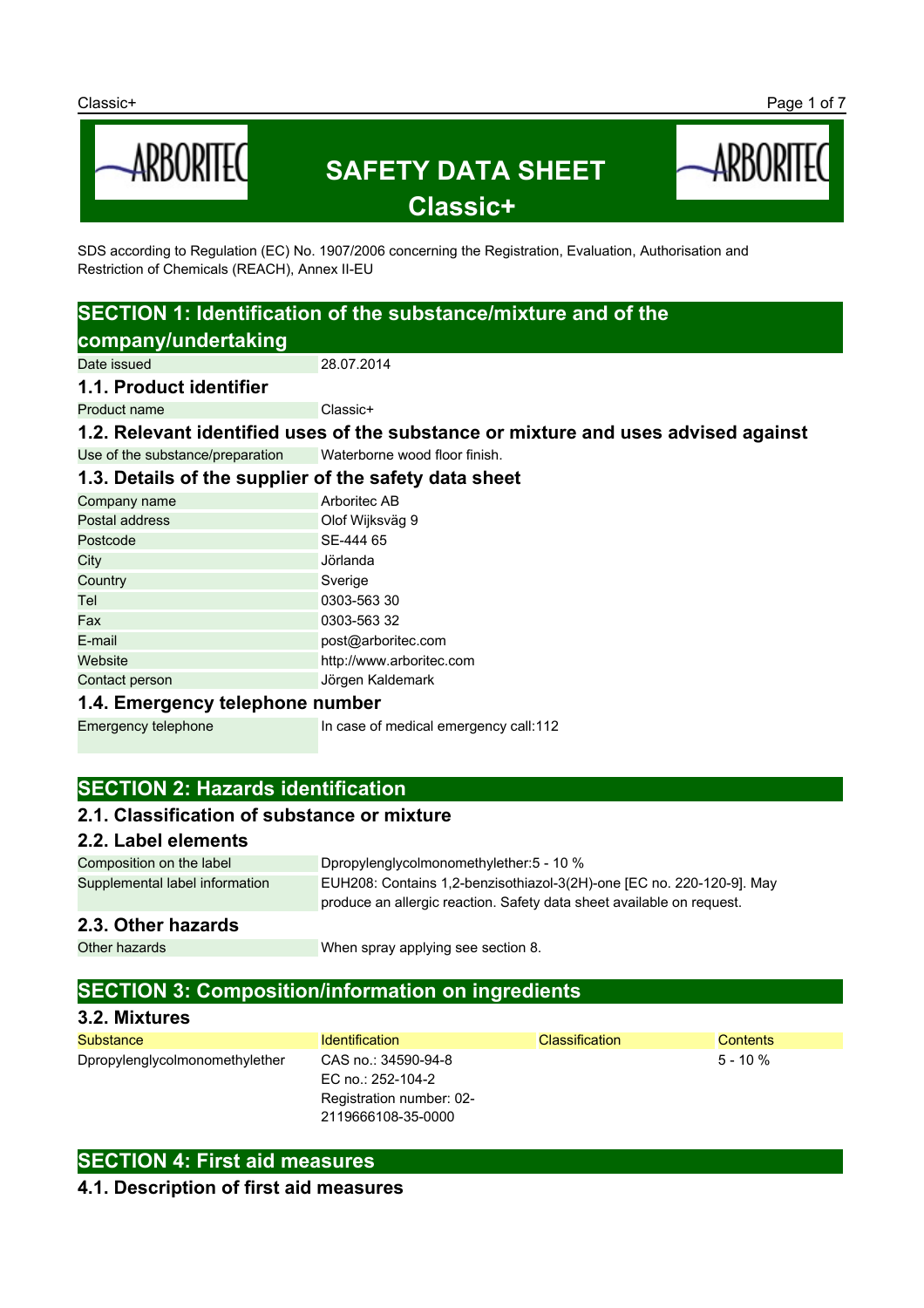| Classic+          | Page 2 of 7                                                                                                                                                                             |
|-------------------|-----------------------------------------------------------------------------------------------------------------------------------------------------------------------------------------|
| General           | Get medical advice/attention if you feel unwell. Never give anything by mouth<br>to an unconscious person.                                                                              |
| <b>Inhalation</b> | Use with adequate ventilation.                                                                                                                                                          |
| Skin contact      | Remove/Take off immediately all contaminated clothing. IF ON SKIN: Wash<br>with plenty of soap and water. Do NOT use solvents or thinners.                                              |
| Eye contact       | IF IN EYES: Rinse cautiously with water for several minutes. Remove contact<br>lenses, if present and easy to do. Continue rinsing. Get medical<br>advice/attention if you feel unwell. |
| Ingestion         | IF SWALLOWED: Call a POISON CENTER or doctor/ physician if you feel<br>unwell.                                                                                                          |

**4.2. Most important symptoms and effects, both acute and delayed**

# **4.3. Indication of any immediate medical attention and special treatment needed**

# **SECTION 5: Firefighting measures**

#### **5.1. Extinguishing media**

Suitable extinguishing media Recommended extinguishing media : alcohol resistant foam, CO2, powders, water spray. Do not use water jet.

#### **5.2. Special hazards arising from the substance or mixture**

| Fire and explosion hazards | Fire will produce dense black smoke. Decomposition products can be   |
|----------------------------|----------------------------------------------------------------------|
|                            | hazardous. At high temperatures create: Carbon monoxide (CO), carbon |
|                            | dioxide (CO2), smoke, nitrogen gases (NOx).                          |
|                            |                                                                      |

# **5.3. Advice for firefighters**

| Personal protective equipment | Wear respiratory protection.                                                    |
|-------------------------------|---------------------------------------------------------------------------------|
| Other Information             | Eliminate all ignition sources if safe to do so. Do not allow run-off from fire |
|                               | fighting to enter drains or water courses.                                      |

# **SECTION 6: Accidental release measures**

#### **6.1. Personal precautions, protective equipment and emergency procedures**

| General measures             | See section 7 and 8.                                                                                                                                                                                                                                                                                                                                                                                                                                                                                                                                        |
|------------------------------|-------------------------------------------------------------------------------------------------------------------------------------------------------------------------------------------------------------------------------------------------------------------------------------------------------------------------------------------------------------------------------------------------------------------------------------------------------------------------------------------------------------------------------------------------------------|
| Personal protection measures | In case of inadequate ventilation wear respiratory protection. Wear fire / flame<br>resistant / retardant clothing. Use personal protective equipment as required.<br>Wear cold insulating gloves / face shield / eye protection. Wear protective<br>gloves / protective clothing / eye protection / face protection. Avoid breathing<br>dust / fume / gas / mist / vapours / spray. If breathing is difficult, remove<br>victim to fresh air and keep at rest in a position comfortable for breathing.<br>Get medical advice/attention if you feel unwell. |

#### **6.2. Environmental precautions**

| Environmental precautionary | Collect spillage. Avoid release to the environment. If the product contaminates |
|-----------------------------|---------------------------------------------------------------------------------|
| measures                    | lakes, rivers or sewers, inform appropriate authorities in accordance with      |
|                             | local regulations.                                                              |

## **6.3. Methods and material for containment and cleaning up**

| Cleaning method | Contain and collect spillage with non-combustible absorbent materials, e.g.     |
|-----------------|---------------------------------------------------------------------------------|
|                 | sand, earth, vermiculite, diatomaceous earth and place in container for         |
|                 | disposal according to local regulations (see section 13). Clean preferably with |
|                 | a detergent; avoid use of solvents.                                             |

# **6.4. Reference to other sections**

# **SECTION 7: Handling and storage**

# **7.1. Precautions for safe handling**

Handling **Avoid spilling, skin- and eye contact. Avoid breathing dust / fume / gas /** mist / vapours / spray. Avoid breathing dust.

### **Protective Safety Measures**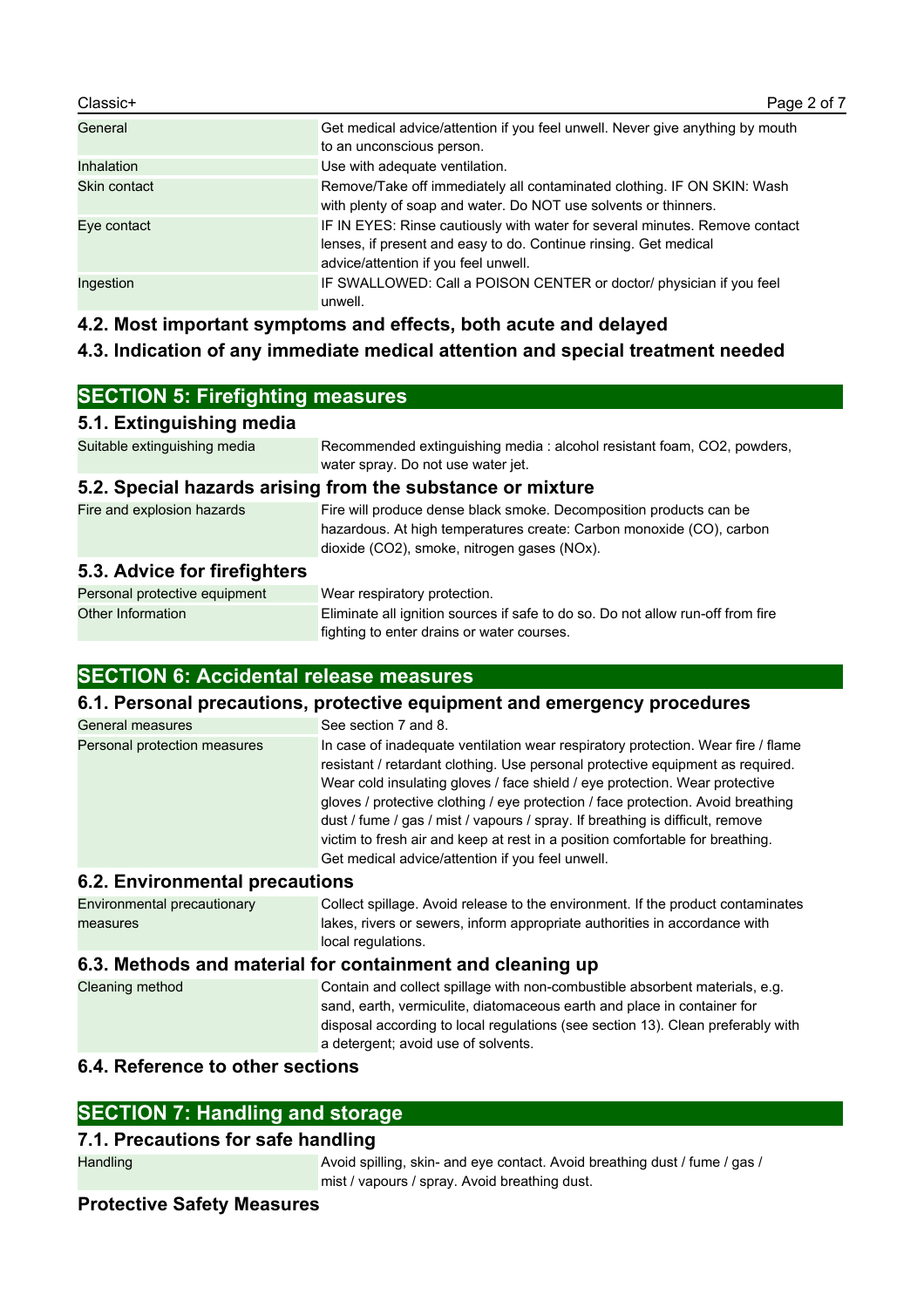| <b>Protective Safety Measures</b>  | Smoking, eating and drinking is forbidden in application area. Remove<br>contaminated clothing and protective gear before you get to an area where<br>meals are taken.                                                    |
|------------------------------------|---------------------------------------------------------------------------------------------------------------------------------------------------------------------------------------------------------------------------|
| Additional information             | For personal protection see Section 8. Never use pressure to empty :<br>container is not a pressure vessel.                                                                                                               |
|                                    | 7.2. Conditions for safe storage, including any incompatibilities                                                                                                                                                         |
| Storage                            | Keep only in original container. Store in a well-ventilated place. Keep<br>container tightly closed. Keep cool. Protect from sunlight. Store in a dry place.<br>Ensure that the safety legislation laws are followed.     |
| <b>Conditions To Avoid</b>         | Keep away from heat / sparks / open flames / hot surfaces. $-$ No smoking.<br>Protect from sunlight. Keep away from oxidizing agents, from strongly alkaline<br>and strongly acid materials. Prevent unauthorized access. |
| <b>Conditions for safe storage</b> |                                                                                                                                                                                                                           |
| <b>Storage Temperature</b>         | Value: 5-25 Celsius                                                                                                                                                                                                       |
| 7.3. Specific end use(s)           |                                                                                                                                                                                                                           |
| <b>Recommendations</b>             | Do not handle until all safety precautions have been read and understood.                                                                                                                                                 |

# **Specific end users**

# **SECTION 8: Exposure controls/personal protection**

# **8.1. Control parameters**

# **Occupational Exposure limit values**

| Substance                                    | <b>Identification</b>                                                                                                                                                                                                                                           | Value                                                                                                                                                                                                                                                                                                                                                    | <b>TWA Year</b> |
|----------------------------------------------|-----------------------------------------------------------------------------------------------------------------------------------------------------------------------------------------------------------------------------------------------------------------|----------------------------------------------------------------------------------------------------------------------------------------------------------------------------------------------------------------------------------------------------------------------------------------------------------------------------------------------------------|-----------------|
| Dpropylenglycolmonomethylether               | CAS no.: 34590-94-8<br>EC no.: 252-104-2<br>Registration number: 02-<br>2119666108-35-0000                                                                                                                                                                      | 8-hour TWA: 50 ppm<br>AFS 2011:18 (Sweden<br>12/2011). Absorbed through<br>the skin<br>8-hour TWA: 300 mg/m3<br>AFS 2011:18 (Sweden<br>12/2011). Absorbed through<br>the skin<br>15 min.: 75 ppm<br>AFS 2011:18 (Sweden<br>12/2011). Absorbed through<br>the skin<br>15 min.: 450 mg/m3<br>AFS 2011:18 (Sweden<br>12/2011). Absorbed through<br>the skin |                 |
| Substance                                    | Dpropylenglycolmonomethylether                                                                                                                                                                                                                                  |                                                                                                                                                                                                                                                                                                                                                          |                 |
| Technical measures to prevent<br>exposure    | Airborne gas and dust concentrations should be kept to a minimum and<br>under the existing limits (see above). Possibly use an exhaust in case the air<br>in the work room is not enough. Provide clearly visible signs of eye shower<br>and emergency showers. |                                                                                                                                                                                                                                                                                                                                                          |                 |
| Recommended type of equipment                | Recommended: A, Class 1 (low Capacity), brown                                                                                                                                                                                                                   |                                                                                                                                                                                                                                                                                                                                                          |                 |
| Skin-/ hand protection, long term<br>contact | See the manufacturer's instructions.                                                                                                                                                                                                                            |                                                                                                                                                                                                                                                                                                                                                          |                 |
| Suitable gloves type                         | Rekommenderad: Nitril                                                                                                                                                                                                                                           |                                                                                                                                                                                                                                                                                                                                                          |                 |
| Eye protection                               | At the risk of splashing, close-fitting goggles or face shield.                                                                                                                                                                                                 |                                                                                                                                                                                                                                                                                                                                                          |                 |
| Specific hygiene measures                    | The exposed area of the body should be washed at every pause when use<br>the product, and after work. Wash always hands, forearms and face.                                                                                                                     |                                                                                                                                                                                                                                                                                                                                                          |                 |
| Environmental exposure controls              | No special requirements.                                                                                                                                                                                                                                        |                                                                                                                                                                                                                                                                                                                                                          |                 |
| <b>Exposure control comments</b>             | Professionals are covered by safety legislation on maximum concentrations of                                                                                                                                                                                    |                                                                                                                                                                                                                                                                                                                                                          |                 |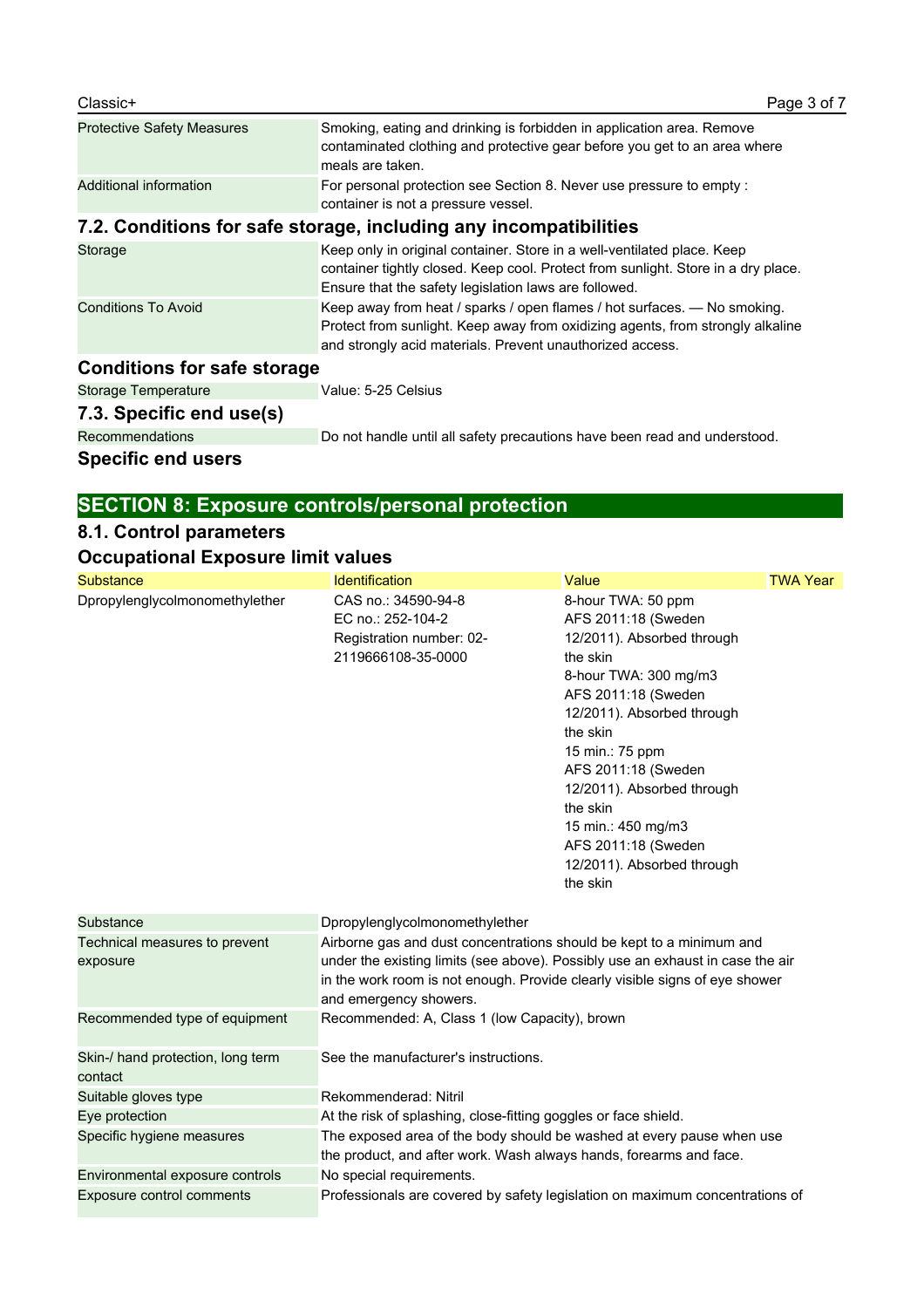exposure.

# **8.2. Exposure controls**

# **Precautionary measures to prevent exposure**

| Appropriate engineering controls                    | Use with adequate ventilation. If possible this should be achieved by local<br>extraction and good exhaust ventilation. If these are not sufficient to maintain<br>concentrations of particulates and solvent vapors below the OEL, suitable<br>respiratory equipment. |
|-----------------------------------------------------|------------------------------------------------------------------------------------------------------------------------------------------------------------------------------------------------------------------------------------------------------------------------|
| <b>Respiratory protection</b>                       |                                                                                                                                                                                                                                                                        |
| Respiratory protection                              | Respiratory protection with gas filter (brown A) must be used if air<br>concentration exceeds acceptable level (OEL).                                                                                                                                                  |
| Mask type                                           | When spraying, use half-or full face mask with filter P2 (IIb) to spray.                                                                                                                                                                                               |
| <b>Hand protection</b>                              |                                                                                                                                                                                                                                                                        |
| Hand protection                                     | Wear cold insulating gloves / face shield / eye protection.                                                                                                                                                                                                            |
| Skin-/ hand protection, long term<br>contact        | For prolonged or repeated contact use gloves made of butyl rubber.                                                                                                                                                                                                     |
| Suitable materials                                  | Barrier creams may help to protect the skin, but they should however not be<br>used once exposure has occurred.                                                                                                                                                        |
| Eye / face protection                               |                                                                                                                                                                                                                                                                        |
| Suitable Eye Protection                             | Wear cold insulating gloves / face shield / eye protection.                                                                                                                                                                                                            |
| <b>Skin protection</b>                              |                                                                                                                                                                                                                                                                        |
| Skin protection (except hands)                      | Wear fire / flame resistant / retardant clothing.                                                                                                                                                                                                                      |
| <b>Exposure controls</b>                            |                                                                                                                                                                                                                                                                        |
| Safety measures for consumer use<br>of the chemical | Read label before use.                                                                                                                                                                                                                                                 |

# **SECTION 9: Physical and chemical properties**

# **9.1. Information on basic physical and chemical properties**

| Physical state                      | Vätska                            |
|-------------------------------------|-----------------------------------|
| Odour                               | Svag                              |
| Comments, Odour limit               | Not applicable.                   |
| Comments, pH (as supplied)          | Not determined.                   |
| Comments, pH (aqueous solution)     | Not determined.                   |
| Comments, Melting point / melting   | Not determined.                   |
| range                               |                                   |
| Comments, Boiling point / boiling   | Not determined.                   |
| range                               |                                   |
| Comments, Flash point               | Not applicable.                   |
| Comments, Evaporation rate          | Not determined.                   |
| Flammability (solid, gas)           | Not determined                    |
| Comments, Explosion limit           | Not applicable.                   |
| Comments, Vapour pressure           | Not determined.                   |
| Comments, Vapour density            | Not determined.                   |
| Specific gravity                    | Value: 1,05 g/ml                  |
|                                     | Method of testing: CC-Stängd kopp |
|                                     | Test temperature: 23 °C           |
| Solubility in water                 | unlimited.                        |
| Comments, Partition coefficient: n- | Not applicable.                   |
| octanol / water                     |                                   |
| Comments, Viscosity                 | Not determined.                   |
|                                     | Does not affect the assessment.   |
| <b>Explosive properties</b>         | Not explosive.                    |
| Oxidising properties                | Not Oxidising.                    |
| 0.2. Other information              |                                   |

#### **9.2. Other information**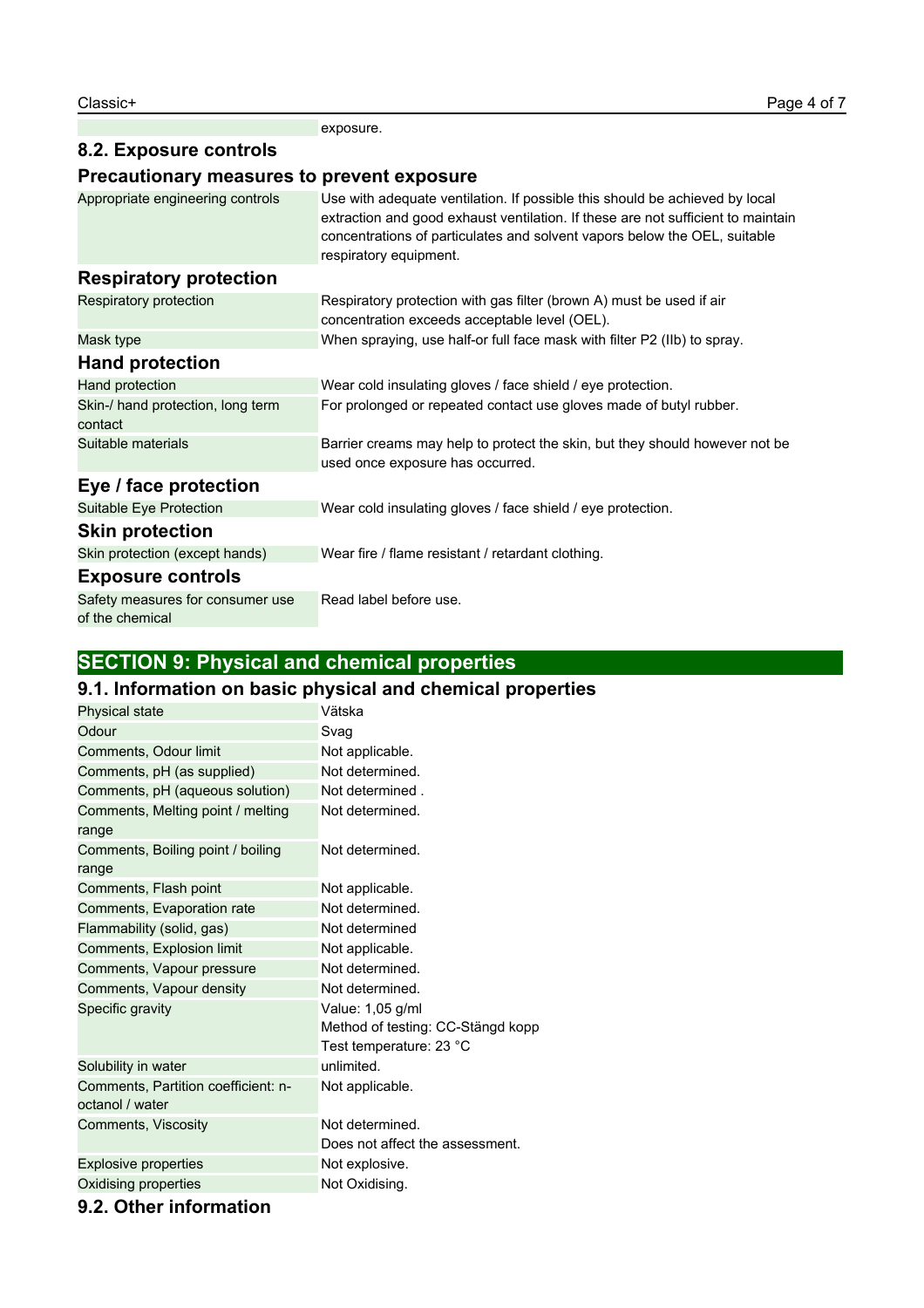Comments: initial kokpunkt mindre än eller lika med 250 ° C

# **SECTION 10: Stability and reactivity**

#### **10.1. Reactivity**

Reactivity **No reactive.** No reactive.

### **10.2. Chemical stability**

#### Stability Stable under recommended storage and handling conditions (see section 7).

# **10.3. Possibility of hazardous reactions**

Possibility of hazardous reactions No dangerous if handled according to Technical Information.

#### **10.4. Conditions to avoid**

Conditions to avoid No applicable.

### **10.5. Incompatible materials**

Materials to avoid Keep away from oxidizing agents, strongly alkaline and strongly acid materials in order to avoid exothermic reaction.

# **10.6. Hazardous decomposition products**

Hazardous decomposition products When exposed to high temperature may produce hazardous decomposition products such as carbon monoxide and dioxide, smoke, oxides of nitrogen.

# **SECTION 11: Toxicological information**

### **11.1. Information on toxicological effects**

#### **Toxicological data for substances**

| Substance   | Dpropylenglycolmonomethylether                                                                                                                                                                                                                                                                                                                                                                                             |
|-------------|----------------------------------------------------------------------------------------------------------------------------------------------------------------------------------------------------------------------------------------------------------------------------------------------------------------------------------------------------------------------------------------------------------------------------|
| LD50 oral   | Value: 5,5 mL/kg                                                                                                                                                                                                                                                                                                                                                                                                           |
|             | Animal test species: Rat                                                                                                                                                                                                                                                                                                                                                                                                   |
| LD50 dermal | Value: 10 ml/kg                                                                                                                                                                                                                                                                                                                                                                                                            |
|             | Animal test species: Rabbit                                                                                                                                                                                                                                                                                                                                                                                                |
| Comments    | Neurotoxic effects: This product contains solvents, which can have an effect                                                                                                                                                                                                                                                                                                                                               |
|             | on the nervous system. Symptoms of neurotoxicity may include: loss of<br>appetite, headache, dizziness. ringing in the ears, tingling sensation of the<br>skin, cold sensitivity, seizures, difficulty concentrating, tiredness, etc<br>Repeated exposure to solvents can result in the degradation of the skin's<br>natural layer of fat. The skin is then exposed to uptake of harmful substances,<br>such as allergens. |

# **Potential acute effects**

| Inhalation                          | May cause drowsiness or dizziness. May cause respiratory irritation.               |
|-------------------------------------|------------------------------------------------------------------------------------|
| Skin contact                        | No information is available.                                                       |
| Eye contact                         | No information available.                                                          |
| Ingestion                           | Ingestion may cause nausea and vomiting.                                           |
| Skin corrosion / irritation, other  | No information available.                                                          |
| information                         |                                                                                    |
| Aspiration hazard, comments         | When applying see section 8.                                                       |
| Eye damage or irritation other info | If splashed in the eyes, the liquid may cause irritation and reversible<br>damage. |

### **Delayed effects / repeated exposure**

| Assala sacada Mutawarda as Bangatarda |                                                                             |
|---------------------------------------|-----------------------------------------------------------------------------|
| STOT-repeated exposure                | No information available.                                                   |
| STOT-single exposure                  | No information available.                                                   |
| sensitisation                         | contact eczema and absorption through the skin.                             |
| General respiratory or skin           | Prolonged or repeated contact may defat the skin, resulting in non-allergic |

### **Carcinogenic, Mutagenic or Reprotoxic**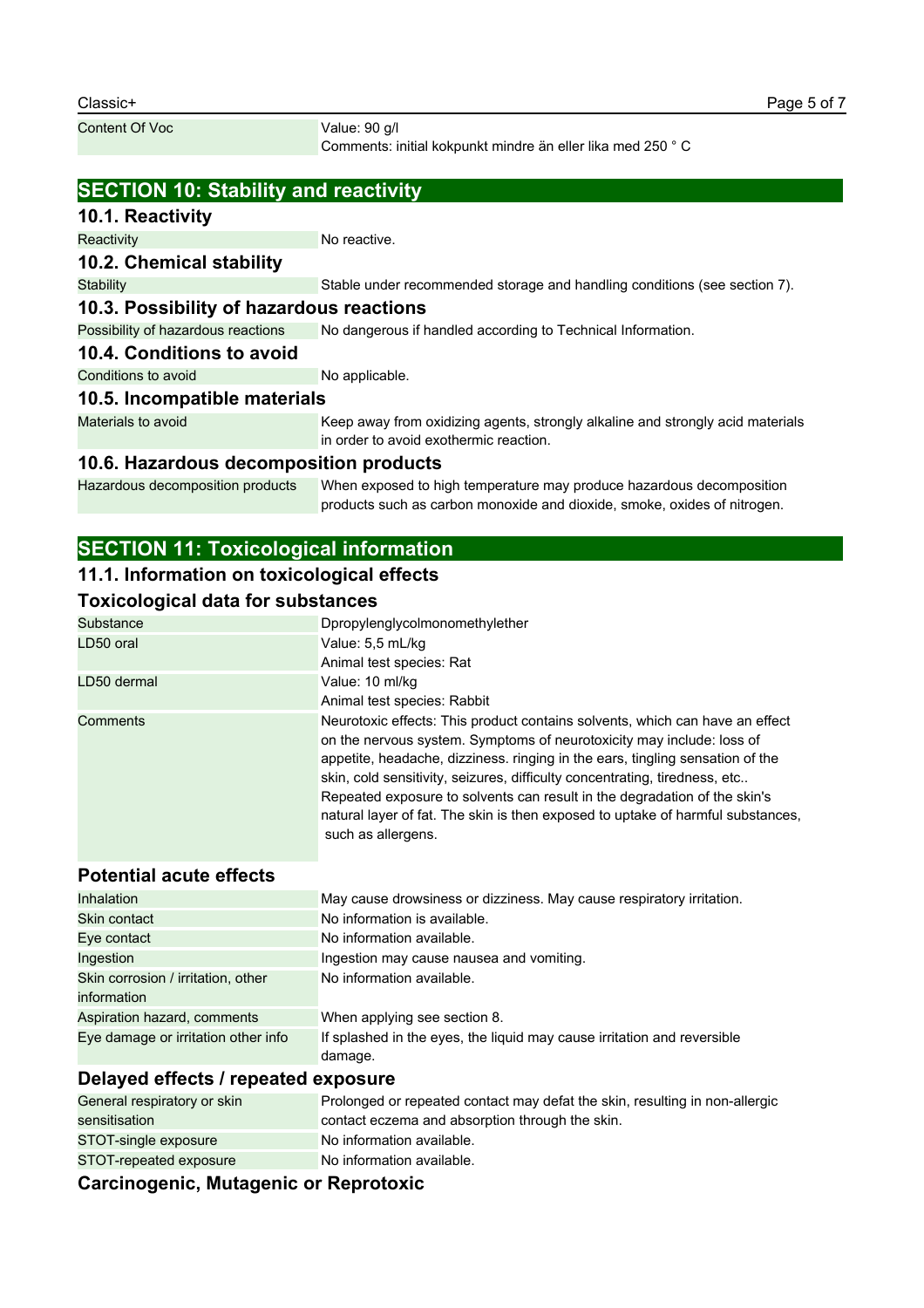| No information is available. |
|------------------------------|
| No information available.    |
|                              |
| No information available.    |
|                              |

# **SECTION 12: Ecological information**

#### **12.1. Toxicity**

Acute aquatic, fish, Comments Not expected to be toxic to aquatic life.

#### **Toxicological data for substances**

#### **12.2. Persistence and degradability**

Persistence and degradability description Not determined.

#### **12.3. Bioaccumulative potential**

Bioaccumulative potential Not determined.

#### **12.4. Mobility in soil**

Mobility Mobility Soluble in water.

#### **12.5. Results of PBT and vPvB assessment**

PBT assessment results Not classified as PBT / vPvB of current EU criteria.

#### **12.6. Other adverse effects**

Other adverse effects / Remarks None known.

# **SECTION 13: Disposal considerations**

#### **13.1. Waste treatment methods**

| Specify the appropriate methods of<br>disposal | Avoid release to the environment. Collect spillage. Wastes and empty<br>containers should be disposed of in accordance with regulations made under<br>the Control of Pollution Act and the Environmental Protection Act.       |
|------------------------------------------------|--------------------------------------------------------------------------------------------------------------------------------------------------------------------------------------------------------------------------------|
| Product classified as hazardous<br>waste       | No.                                                                                                                                                                                                                            |
| EWC waste code                                 | EWC: 08 WASTES FROM THE MANUFACTURE, FORMULATION, SUPPLY<br>AND USE (MFSU) OF COATINGS (PAINTS, VARNISHES AND VITREOUS<br>ENAMELS), ADHESIVES, SEALANTS AND PRINTING INKS, National<br>waste code: 01, National wastegroup: 12 |

# **SECTION 14: Transport information**

#### **14.1. UN number**

Comments Not dangerous goods.

Transport in accordance with national law and ADR for road, RID for rail, IMDG for sea and ICAO / IATA for air. For complete information on transport, see transport document.

#### **14.2. UN proper shipping name**

| ADR              |  |
|------------------|--|
| <b>RID</b>       |  |
| <b>IMDG</b>      |  |
| <b>ICAO/IATA</b> |  |

#### **14.3. Transport hazard class(es)**

#### **14.4. Packing group**

#### **14.5. Environmental hazards**

IMDG Marine pollutant No

- **14.6. Special precautions for user**
- **14.7. Transport in bulk according to Annex II of MARPOL 73/78 and the IBC Code**